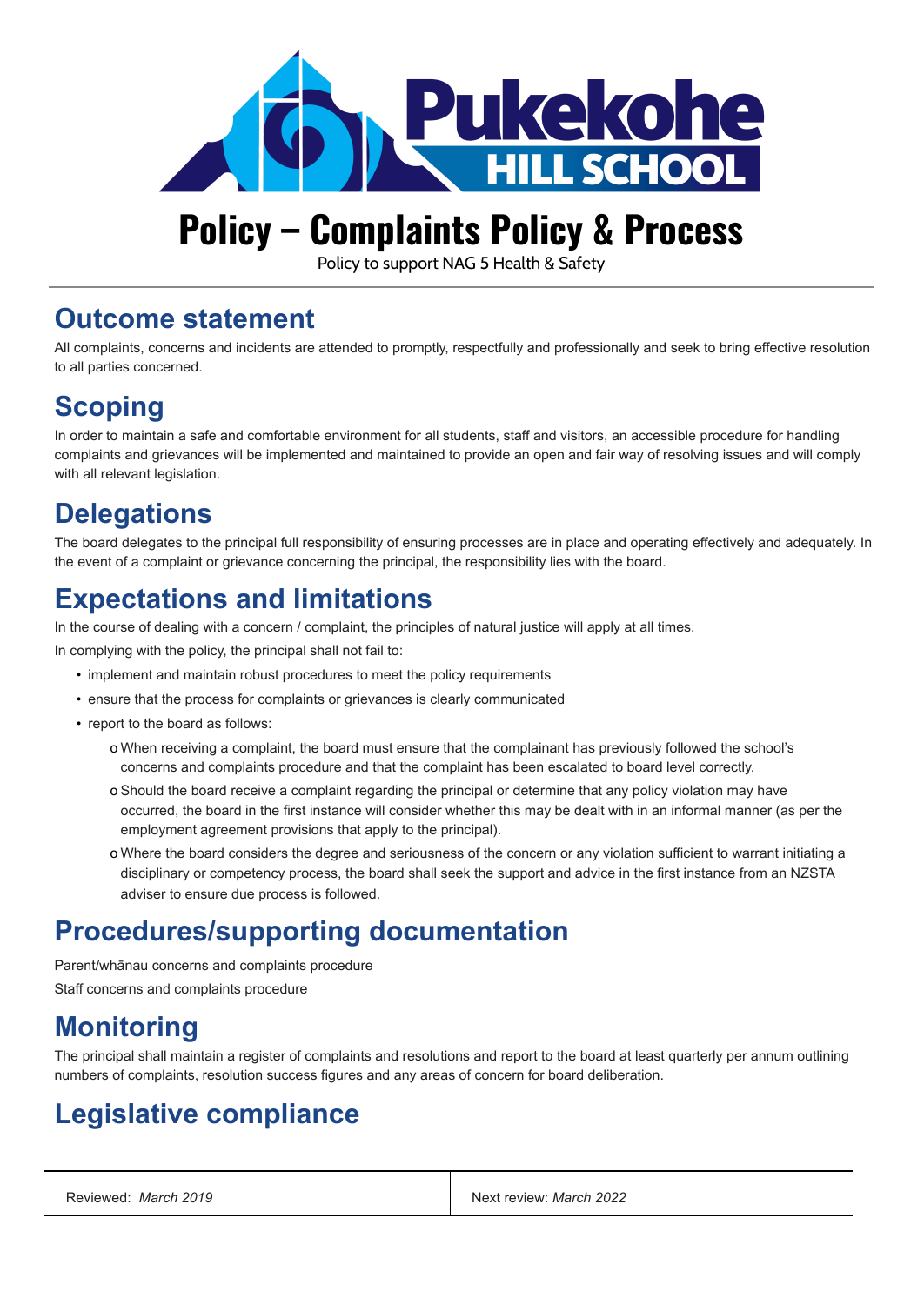#### **Stage 1: Resolution Between Parties - Flow Chart**